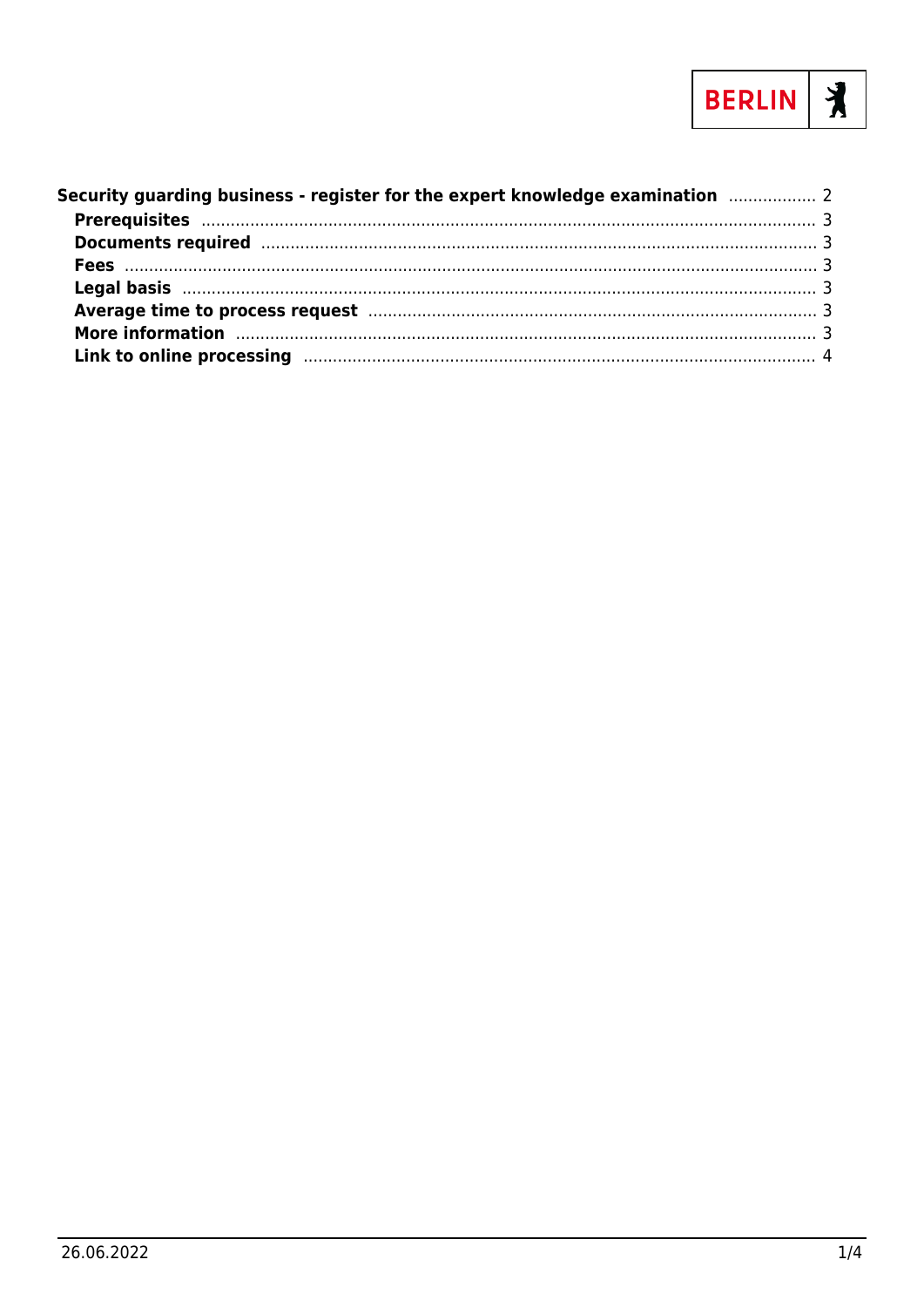# <span id="page-1-0"></span>Security guarding business - register for the expert knowledge examination

You have to pass the examination of competence for the security guarding business in order to carry out particularly conflict-prone and sensitive security activities or to be allowed to operate a security guarding business. After passing the examination, you will be entered in the so-called Security Guard Register. The certificate of competence is valid for an unlimited period and nationwide.

You must prove that you have passed the examination for the following activities in the guarding and security sector ( security guarding business):

- Control patrols in public traffic areas or in areas of domicile with actual public traffic (city patrol, patrolling of public parks, shopping centres or in the suburban/underground area).
- Protection against shoplifters (department stores' detective)
- Guarding the entrance area of discotheques (doorman)
- Supervision of refugee accommodation (reception centres or communal accommodation according to the Asylum Act or other official accommodation for asylum seekers or refugees).
- Leading function in the guarding of access-protected large-scale events
- Professionals ( security contractors, limited liability company managing directors, operations managers)
- Theoretical and practical part of the examination.

You must first pass a written part (120 minutes, multiple choice), then an oral part. You should know German well in order to pass the exam. The examination is often the entry qualification for a job in the security sector. That is why many regions offer preparatory courses that can be subsidised. Information on this can be obtained from the employment agencies and job centres.

#### **Procedure:**

- 1. Registration at an IHK
- 2. Confirmation of registration/invitation to the examination date by the IHK.
- 3. Passing the written part of the examination (120 minutes, multiple-choice)
- 4. Passing the oral part of the examination
- 5. Certificate of successful completion of the expert knowledge examination by the IHK
- 6. Provision of the certification data for retrieval by the Security Guard Register
- 7. Certification of the successful completion of the examination

There is also the certificate of instruction for guarding personnel. After instruction, you may only undertake simple guarding tasks. For the above-mentioned more difficult tasks, you have to pass the examination of competence. The training is also not sufficient preparation for the examination. However, passing the examination replaces the training for the guarding trade.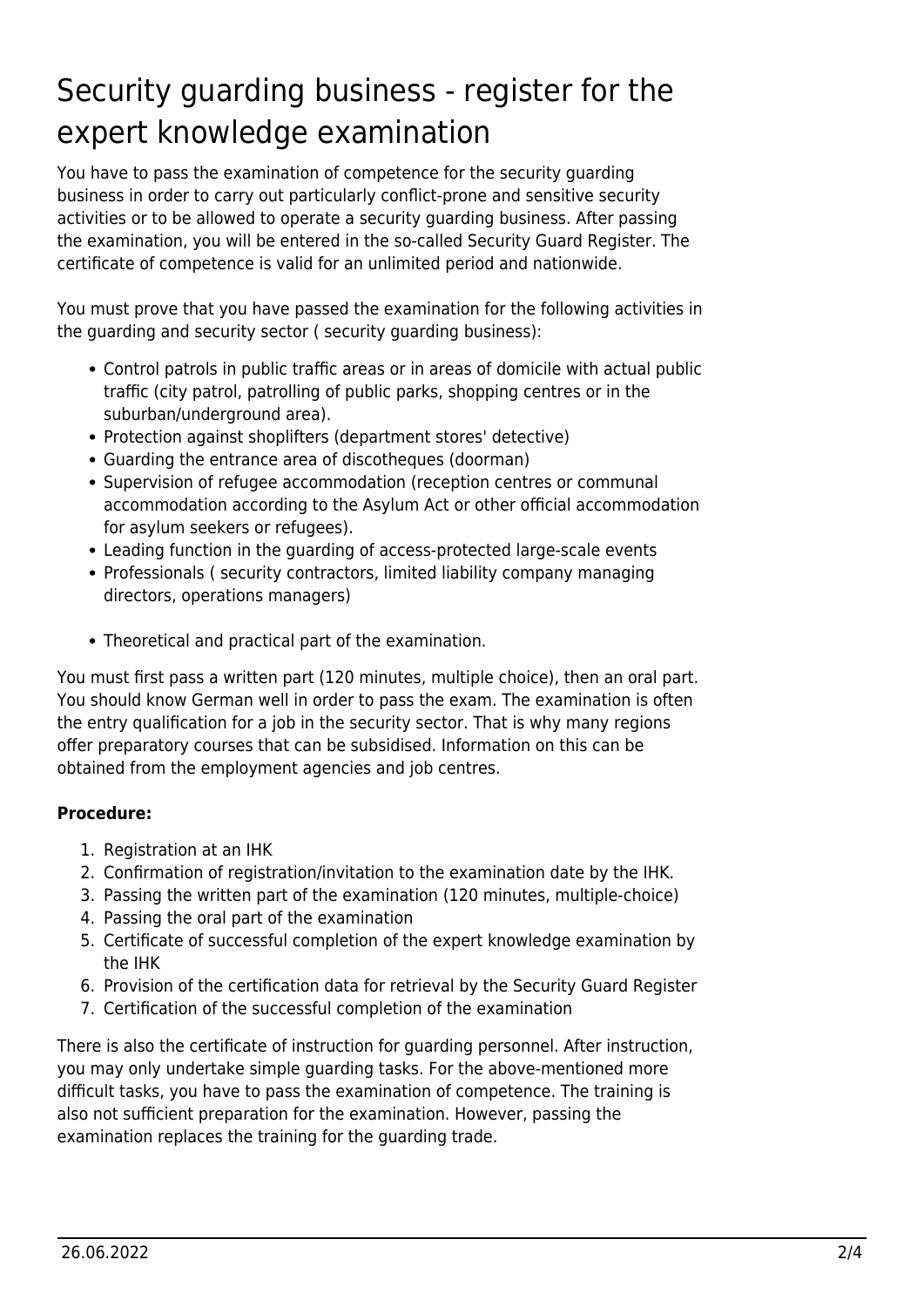## **Prerequisites**

**Appearance in person**

You must appear in person for the examinations.

**Observe registration deadline**

#### <span id="page-2-1"></span>**Documents required**

**Registration for the examination**

Only online possible You must register for this on the Chamber of Industry and Commerce Berlin's (Industrie- und Handelskammer or IHK) registration portal.

- **ID card with photo for identification at the examination**
- **If necessary, further documents** Possibly further documents according to the requirements of your Chamber of Industry and Commerce (IHK)

### <span id="page-2-2"></span>**Fees**

- EUR 200.00: initial examination
- EUR 100.00: repetition of one part of the examination (written/oral)

## <span id="page-2-3"></span>**Legal basis**

- **Trade Regulation (Gewerbeordnung or GewO) § 34a sec. 1 Nr. 3** ([https://www.gesetze-im-internet.de/gewo/\\_\\_34a.html](https://www.gesetze-im-internet.de/gewo/__34a.html))
- **Security Ordinance (Bewachungsverordnung or BewachV) §§ 9 bis 13** ([https://www.gesetze-im-internet.de/bewachv\\_2019/BJNR069200019.html#BJ](https://www.gesetze-im-internet.de/bewachv_2019/BJNR069200019.html#BJNR069200019BJNG000300000) [NR069200019BJNG000300000](https://www.gesetze-im-internet.de/bewachv_2019/BJNR069200019.html#BJNR069200019BJNG000300000))
- **Fee schedule of the Chamber of Industry and Commerce (Section C.4)**

([https://www.ihk-berlin.de/blueprint/servlet/resource/blob/2256952/86c54be0](https://www.ihk-berlin.de/blueprint/servlet/resource/blob/2256952/86c54be06ccb210e42671ff7d6ea739c/ihk-gebuehrenordnung-data.pdf) [6ccb210e42671ff7d6ea739c/ihk-gebuehrenordnung-data.pdf\)](https://www.ihk-berlin.de/blueprint/servlet/resource/blob/2256952/86c54be06ccb210e42671ff7d6ea739c/ihk-gebuehrenordnung-data.pdf)

## <span id="page-2-4"></span>**Average time to process request**

The certificate is normally available immediately or a few days after passing the oral part of the examination.

## <span id="page-2-5"></span>**More information**

- **Overview of the Chambers of Industry and Commerce in Germany** (<https://www.ihk.de/?fdialog=ihk-finder%2F%2F>)
- **Information on the examination from Association of German Chambers of Industry and Commerce (Deutscher Industrie- und Handelskammertag or DIHK)**

([https://www.dihk.de/de/themen-und-positionen/wirtschaftspolitik/gruendung](https://www.dihk.de/de/themen-und-positionen/wirtschaftspolitik/gruendung-und-nachfolge-unternehmensfinanzierung/sach-und-fachkundepruefungen-im-ueberblick-11732)[und-nachfolge-unternehmensfinanzierung/sach-und-fachkundepruefungen](https://www.dihk.de/de/themen-und-positionen/wirtschaftspolitik/gruendung-und-nachfolge-unternehmensfinanzierung/sach-und-fachkundepruefungen-im-ueberblick-11732)[im-ueberblick-11732\)](https://www.dihk.de/de/themen-und-positionen/wirtschaftspolitik/gruendung-und-nachfolge-unternehmensfinanzierung/sach-und-fachkundepruefungen-im-ueberblick-11732)

<span id="page-2-0"></span>**Information on the Berlin Chamber of Industry and Commerce (IHK) examination**